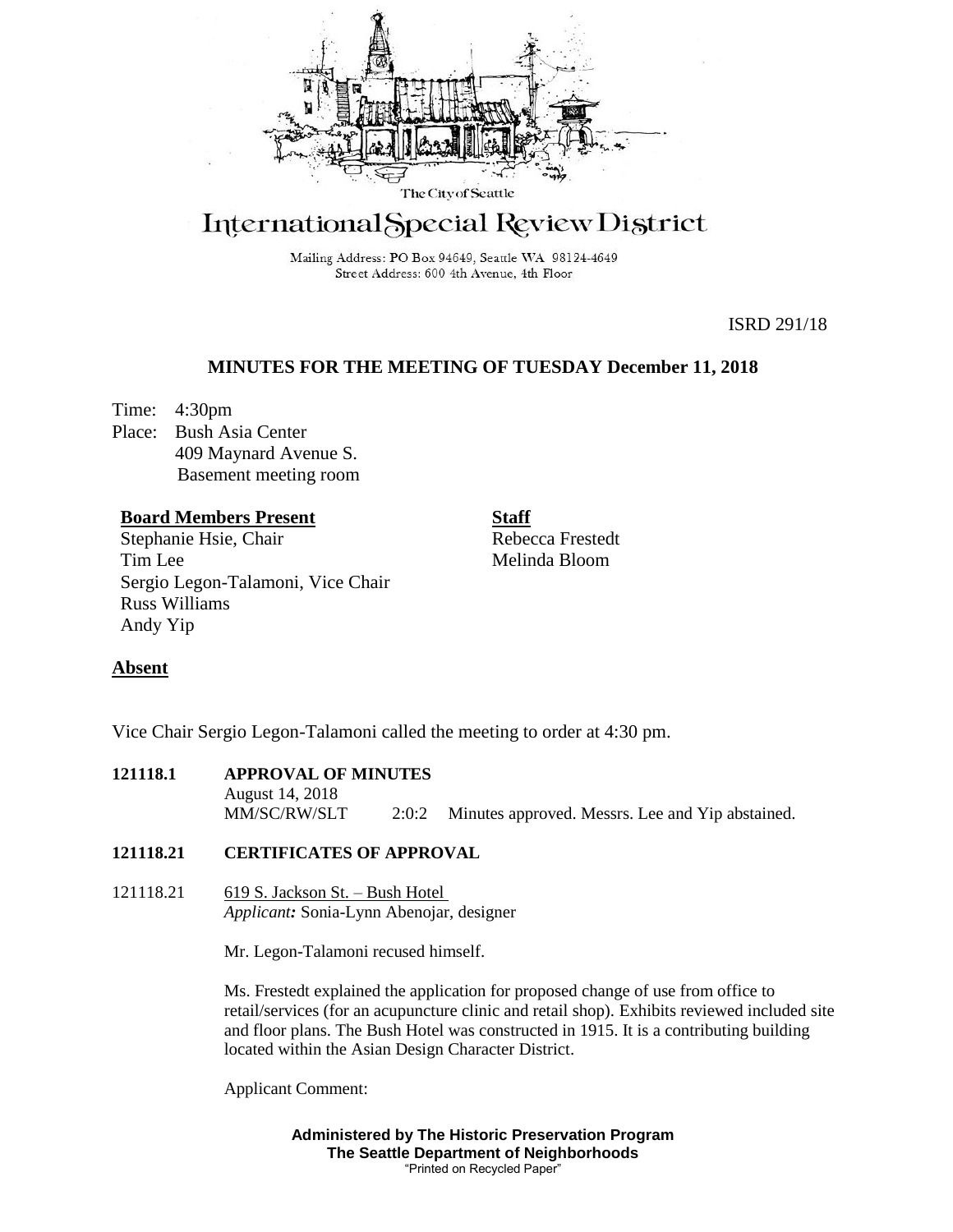Sonia-Lynn Abenojar explained the space had previously been a travel agency but will now be acupuncture with retail. She said the front entry will access the retail and midback will be the acupuncture program with four treatment rooms. She said they will hire other practices and provide massage. She said it will be a one-stop shop for patients; the owner has been in practice for five years as acupuncturist and herbalist. She said the apothecary will be in the back. She said for Chinese raw herbs the owner will refer to others in the district. She said the retail will be in the center of the space; it will be movable, so the space can be used for classes and workshops.

Public Comment: There was no public comment.

Board Discussion:

Ms. Hsie appreciated how retail was being implemented.

Action: I move that the International Special Review District Board recommend approval of a Certificate of Approval for use, as proposed.

The Board directs staff to prepare a written recommendation of approval, based on consideration of the application submittal and Board discussion at the December 11, 2018 public meeting, and forward this written recommendation to the Department of Neighborhoods Director.

The proposed use meets the following sections of the **International Special Review District Ordinance and** a**pplicable Design Guidelines:**

## **SMC 23.66.320 – Permitted uses**

MM/SC/RW/AY 4:0:1 Motion carried. Mr. Legon-Talamoni recused himself.

121118.22 665 S. King St. – Louisa *Applicant:* Chloe Chim, A Plus Hong Kong Kitchen

> Ms. Frestedt explained the application for proposal to re-establish use for a restaurant. Exhibits reviewed included site and floor plans. The Louisa Hotel was constructed in 1909 and is currently undergoing significant renovation and new construction, within the portion destroyed in the 2013 fire. It is a contributing building located within the Asian Design Character District. The proposed use will incorporate two of the historic storefronts along S. King St. The ISRD Board recommended approval of the fire escape Nov. 27, 2018.

Applicant Comment:

Chloe Chim, business owner, explained that he former bakery and retail space will be used for restaurant, in the combined spaces #103 and #104. They will keep transparency; they have moved tables away from windows. She presented the floor plan.

Public Comment: There was no public comment.

Board Discussion: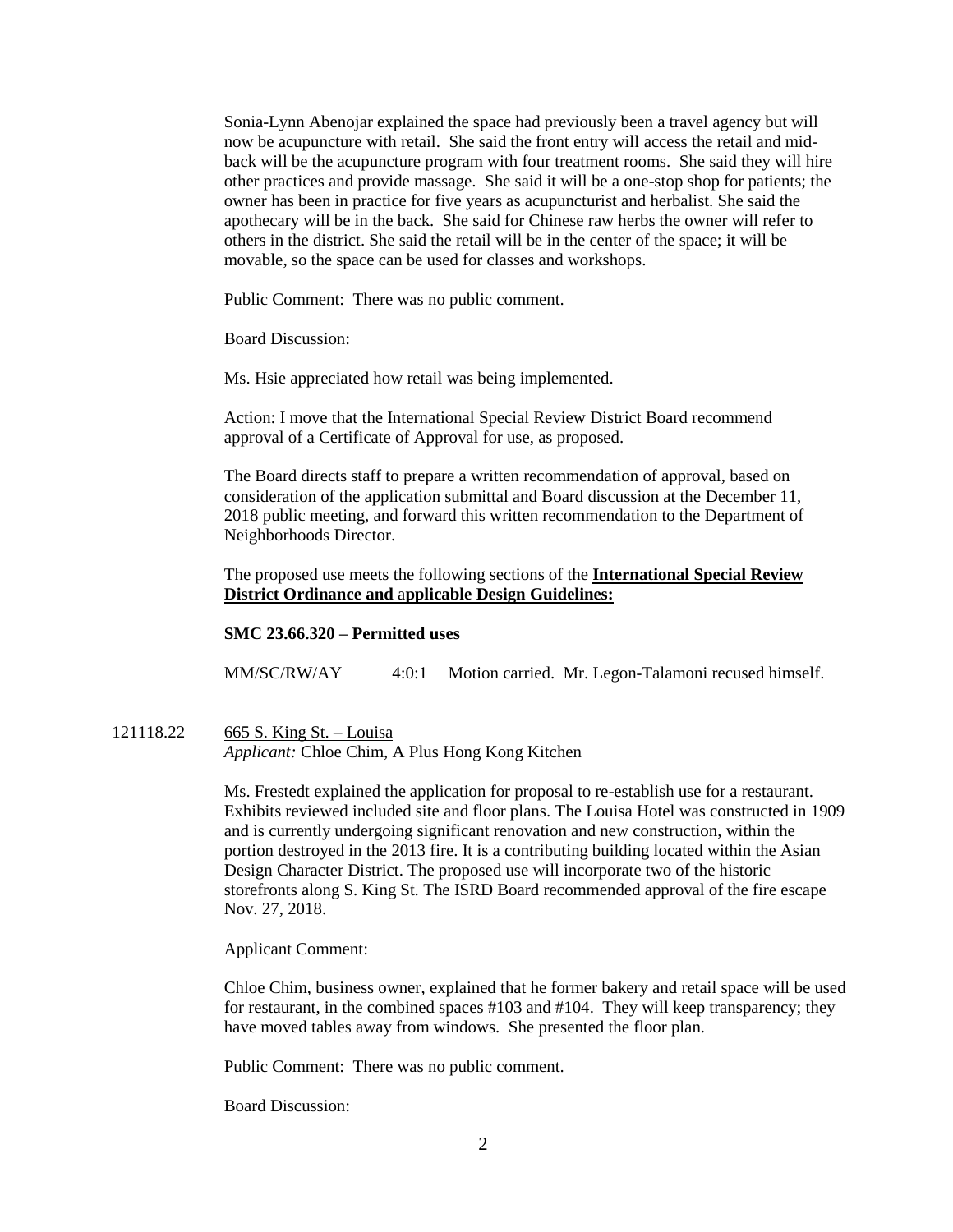Mr. Legon-Talamoni said it was straightforward.

Action: I move that the International Special Review District Board recommend approval of a Certificate of Approval for use, as proposed.

The Board directs staff to prepare a written recommendation of approval, based on consideration of the application submittal and Board discussion at the December 11, 2018 public meeting, and forward this written recommendation to the Department of Neighborhoods Director.

The proposed use meets the following sections of the **International Special Review District Ordinance and** a**pplicable Design Guidelines:**

#### **SMC 23.66.320 – Permitted uses**

MM/SC/SLT/AY 5:0:0 Motion carried.

121118.23 652 S. Dearborn St. – Spic N' Span *Applicant:* Jeremy Porter, Aspect Consulting

> Ms. Frestedt explained the application for proposed remediation/clean-up (via electrical resistance heating – ERH) of soil and groundwater contamination, including installation of treatment equipment and the erection of an 8' tall vinyl-coated chain link fence, for screening purposes, around the site. A series of motion-sensor lights will be installed along the fence. The contractors will be working with Urban Artworks to create a mural to be attached to the fence screening. Details are including in the application submittals. Exhibits reviewed included plans, photographs, paint chip and lighting specifications. The proposed work is located outside of the Asian Design Character District. The ISRD Board received project briefings on August 14, 2018 and in February 2016. At the briefing in 2016, the Board recommended exploration of ways to activate the fencing through artwork or other means. The Board recommended approval for installation of up to three (3) power poles and anchors related to the project in March 2016.

Applicant Comment:

Delia Massey, Aspect Consulting, provided context of the site and explained the need for remediation of the contaminated site, to comply with the requirements for the WA State Department of Ecology (DOE). She explained that electrodes will be placed underground that will heat up ground water to 90°. She said the steam and vapor will be collected and released to sanitary sewer; cleaned vapors will be released to air after treatment.

Ms. Massey said she spoke to Matt Harper, DOE, who worked on an air monitoring study that showed that most contamination in the area is from diesel from freeway. She said there is a slight amount of percolation near the site. She said they will put up an 8' vinyl coated chain-link fence. There will be a motion sensor light on each wood post and a 360° camera. She said that Urban Artworks has proposed artwork for the fence in a traditional Chinese design, reflecting neighborhood heritage. She said some equipment will be visible over the fence – condenser, cooling tower, 20' stack, one temporary utility pole. She said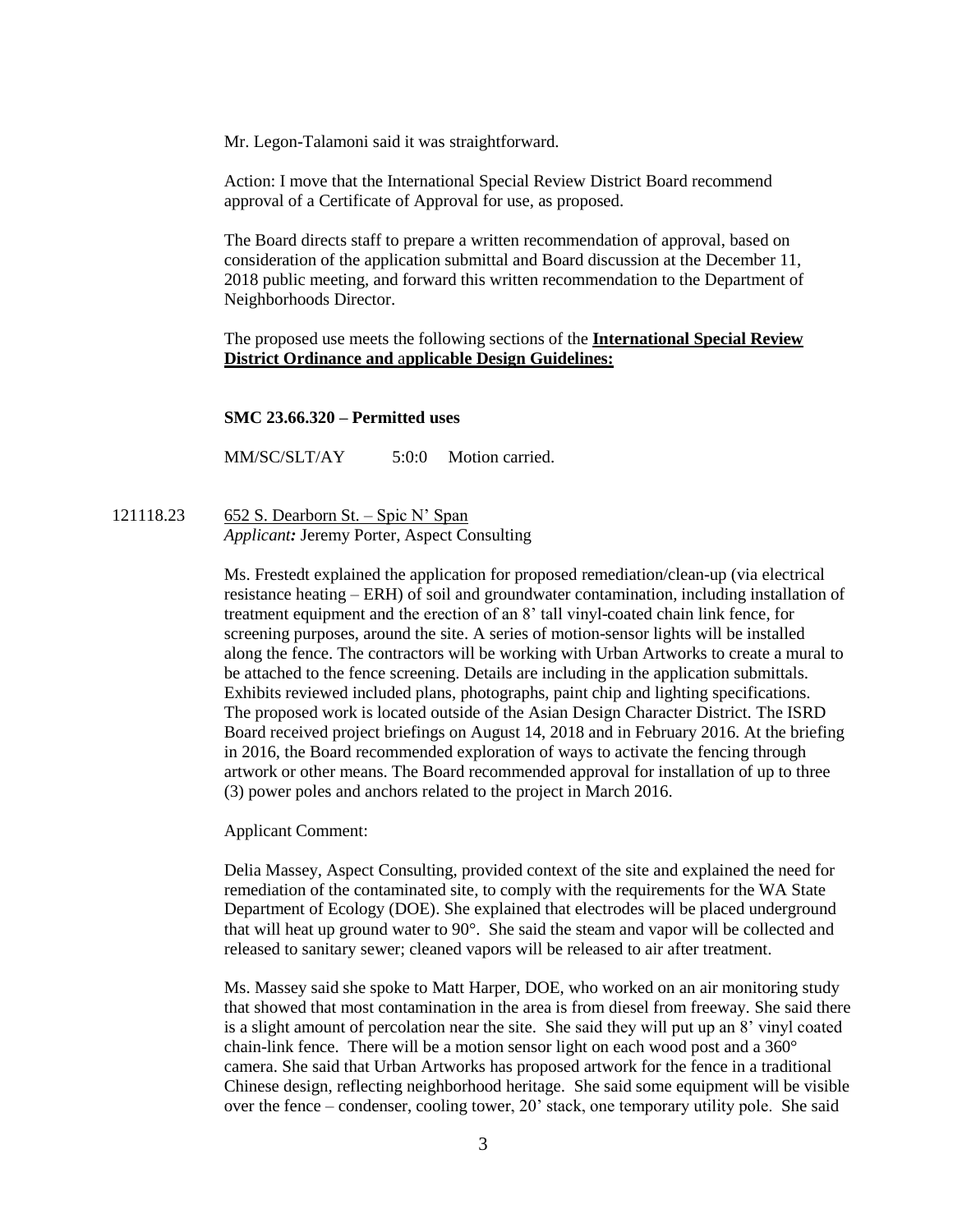some electrodes will be installed outside the fenced area – Key Bank parking lot, sidewalk, road – they will get permits for those areas. The light poles and brick work will be restored when they are done. The areas will return to existing conditions when done. She said they are looking at an 8-month period to heat up and then two years to cool down. They will resample and if done they will remove everything. If not, they will have to repeat. She said they propose to start in March 2019. For community outreach, she said they have a website with permit information in English and Chinese. She said they created flyers and contributed to an article in the International Examiner.

Ms. Frestedt asked about size and placement of the artwork.

Ms. Massey said they will cover the whole chain-link fence with mesh; the whole thing will be painted.

Public Comment: There was no public comment.

Board Discussion:

Mr. Legon-Talamoni asked if the dry cleaner is still operating.

Ms. Massy said no, they are vacating.

Mr. Legon-Talamoni asked if there will be a noise issue.

Jeremy Porter, Aspect, said relative to traffic there will be no noise.

Mr. Legon-Talamoni asked about installation process.

Ms. Massing said they will be drilling and trenching.

Mr. Porter said they will drill 12" diameter hole, put in electrode, surrounded by steel balls; wires and piping will be below ground.

Ms. Frestedt said work will be happening inside as well but won't be reviewed. She said it is a non-contributing building.

In response to a question about why this method was selected, Mr. Porter said the site is very contaminated; other methods won't work well here. He said the soil is fine-grained. He said they tried unsuccessfully 20 years ago, and this method will do a better job.

Ms. Hsie asked if the fence is needed for safety.

Mr. Porter said both safety and security; there is high-voltage and valuable equipment.

Ms. Hsie asked about signage and educational component.

Ms. Massey said there will be signage on each side of fence.

Mr. Porter said there will be an educational component in multiple languages.

Mr. Williams asked about impact to Key Bank parking lot.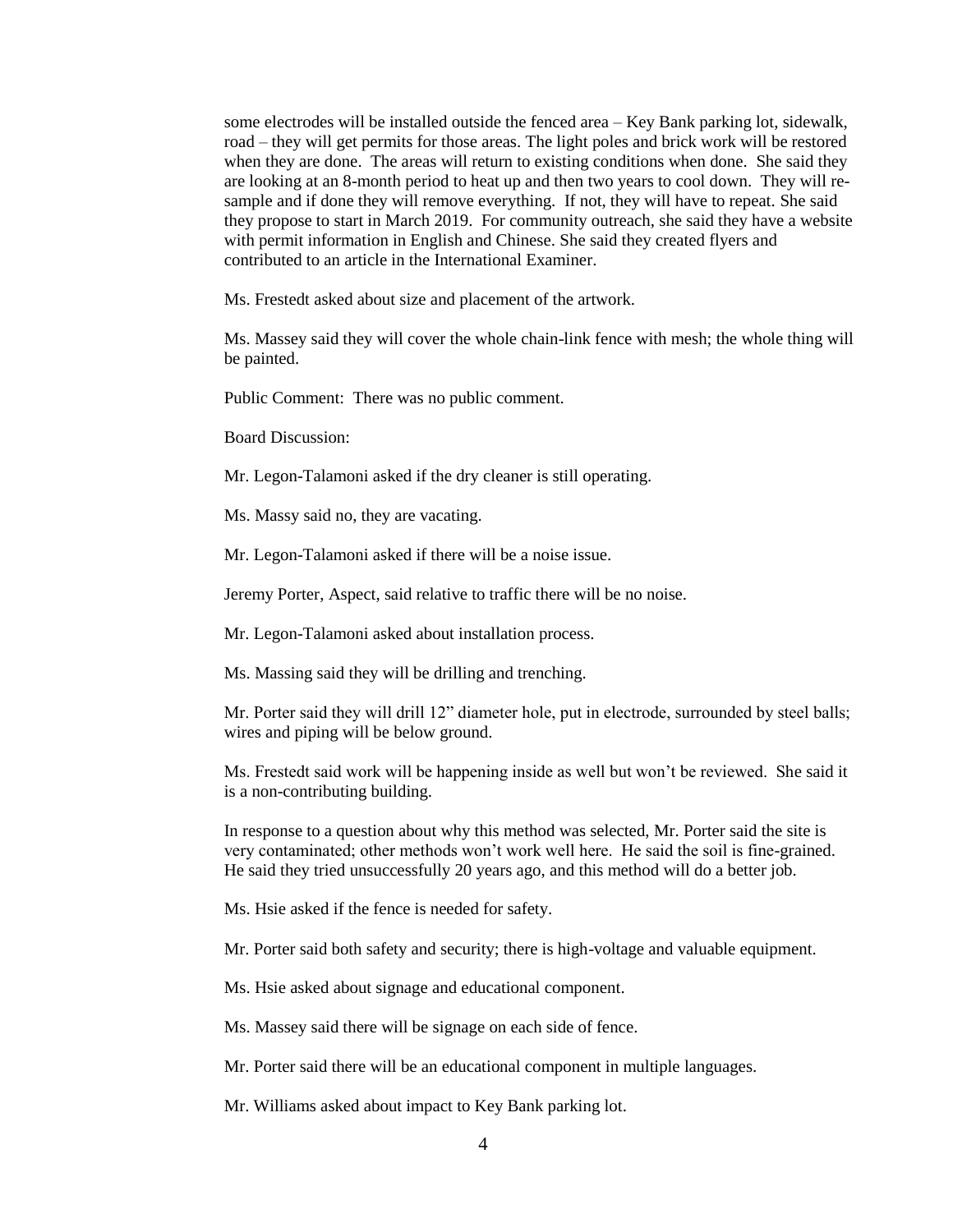Mr. Porter said it will still be operable; all work is below ground at a safe depth.

Board Deliberation:

Mr. Legon-Talamoni said remediation is welcomed here; he appreciated the good outreach.

Ms. Hsie said the fence is temporary and will be removed when work is done; she noted there is an art plan in place.

Ms. Frestedt said the motion can be conditioned on submission on next level of detail artwork or a mock-up of final design.

Mr. Legon-Talamoni said guidance on rooting artwork in neighborhood is fine and he supported submission to staff for review.

Mr. Williams said to continue community outreach, especially on artwork.

Action: I move that the International Special Review District Board recommend approval of a Certificate of Approval for site alterations, with condition artwork design be submitted to staff for approval.

The Board directs staff to prepare a written recommendation of approval, based on consideration of the application submittal and Board discussion at the December 11, 2018 public meeting, and forward this written recommendation to the Department of Neighborhoods Director.

The proposed site alterations meet the following sections of the **International Special Review District Ordinance and** a**pplicable Design Guidelines:**

**SMC 23.66.030 – Certificates of approval – Application, review and appeals SMC 23.66.334 – Streets and Sidewalks**

**Secretary of the Interior's Standards #10**

MM/SC/TL/AY 5:0:0 Motion carried.

121118.24 510 5<sup>th</sup> Ave. S. – Publix *Applicant:* Chandler Stever, architect

> Ms. Frestedt explained the proposal to establish the use within Suites 119 and 120 as "restaurant" and proposed signage (black, backlit aluminum channel pin mounted, for Momosan Ramen restaurant) for the south and north facades. She said that proposed storefront alterations include: installation of decorative, powder-coated aluminum slats over the windows on the south façade; installation of a new steel canopy, solid oak door and an illuminated menu on the south façade; relocation of a door on the north façade and addition of black window screening film (in one window panel); and, installation of exterior lighting above each window bay (6 each on north and south facades). Exhibits included plans, photographs, samples and lighting specifications. This is in the newly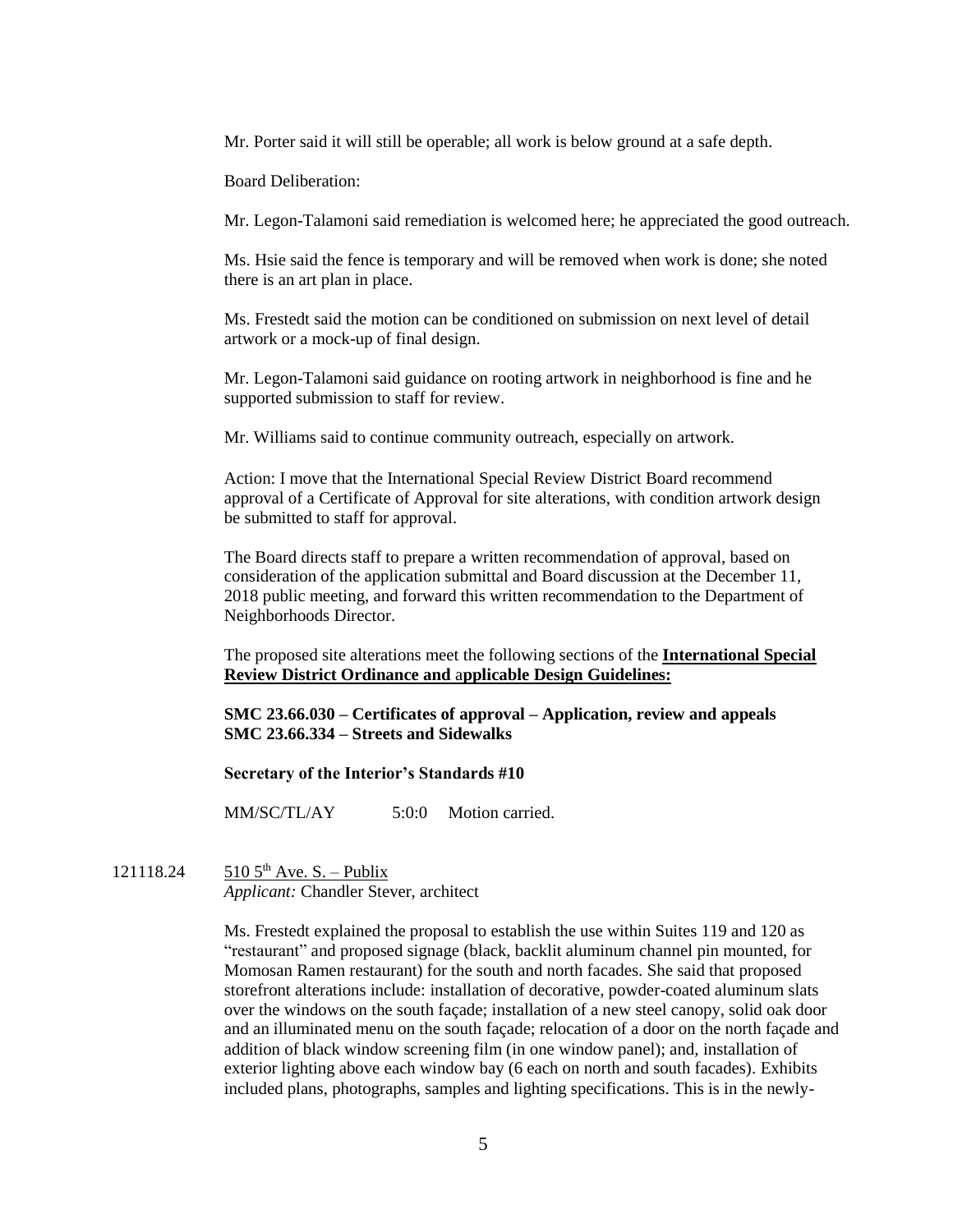construction portion of the Publix. The site is located within the Asian Design Character District and retail core.

Applicant Comment:

Chandler Stever, architect, went over existing and proposed plans. He said that screened aluminum slats will sit in front of windows to enable cleaning. He said a steel angle mounted awning will be installed; steel plate will be flush plane with glass. He said signage – aluminum letters - will mount to steel plate. He said entry door will be solid oak. He said window screen film will be applied to provide privacy to office area. He provided examples of vertical screening slats in district – the Red Lantern, and vertical pattern on State Burger windows. He explained that renowned Chef Morimoto has created a more casual dining experience with Momosan. The kitchen will be set up like a stage.

In response to a question about sign location Mr. Stever said the steel awning is clean and simple and is more an architectural element than awning. He confirmed sign locations.

Mr. Legon-Talamoni asked if the black powdercoated slats are proud of storefront system.

Mr. Stever said the storefront will be black as well; the concrete base will be left alone.

Ms. Hsie asked about opportunity for a window at the office space and noted there is a lot of blank space on that elevation.

Mr. Stever said no, because of security concerns but noted they could do slats. In response to a question he confirmed that exhaust will be routed through existing shaft.

Public Comment: There was no public comment.

Board Discussion:

Mr. Williams asked if the proposed signage is consistent with building sign plan.

Mr. Stever said it is.

Ms. Hsie said the use is straightforward and there is no issue with signage size or location. She noted it is an opportunity for Japanese characters.

Mr. Stever said he will ask.

Ms. Hsie said the storefront is a lovely example of slat treatment and that other examples presented provide a compelling argument. She said it is a modern expression of the Japanese screen. She asked how the façade will be lit.

Mr. Stever said exterior mounted high above each bay; clean and understated.

Action: I move that the International Special Review District Board recommend approval of a Certificate of Approval for use, signage and exterior alterations at  $510\,5^{th}$  Ave. S.

The Board directs staff to prepare a written recommendation of approval, based on consideration of the application submittal and Board discussion at the December 11, 2018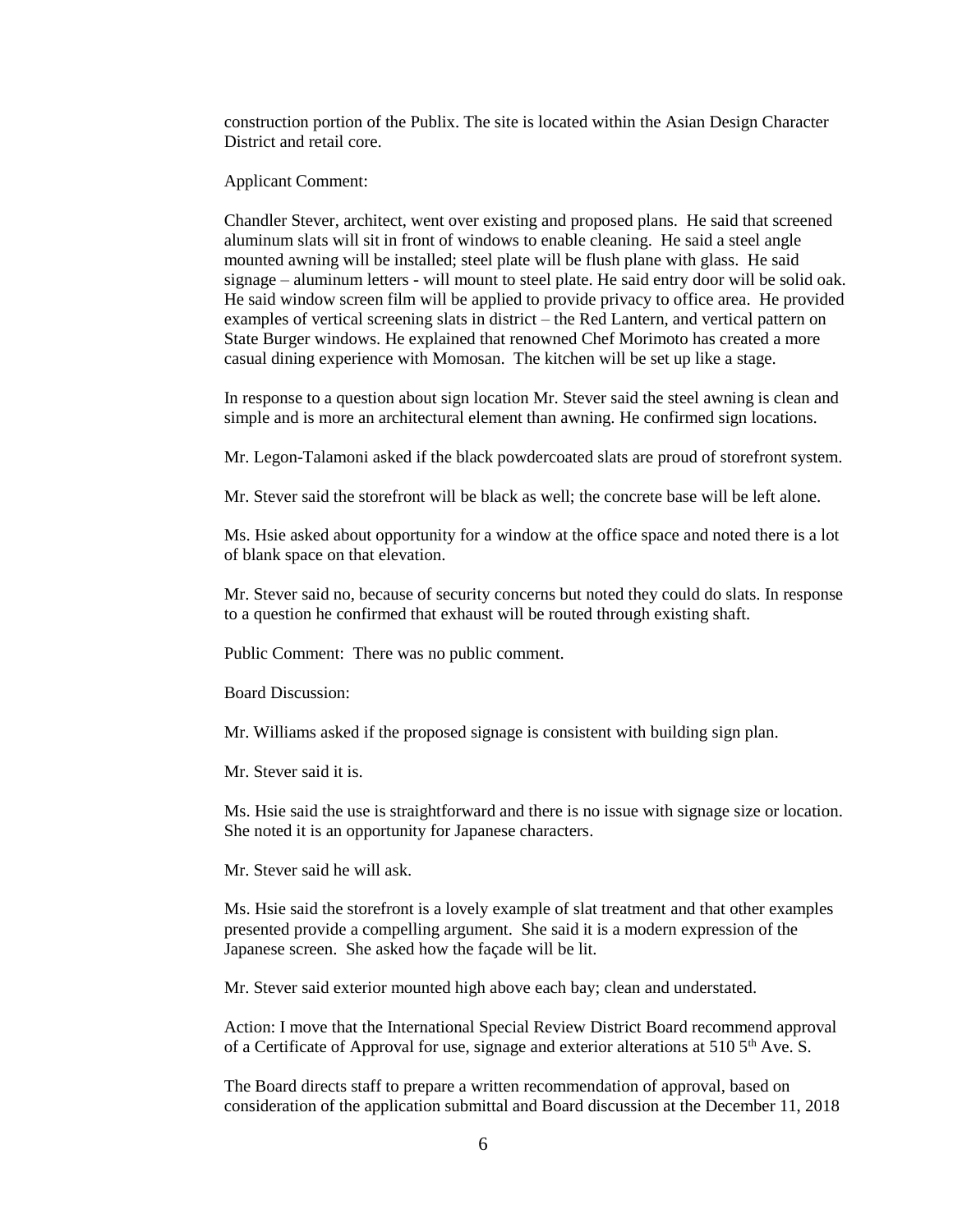public meeting, and forward this written recommendation to the Department of Neighborhoods Director.

This action is based on the **following applicable sections of the International Special Review District Ordinance:** 

**SMC 23.66.302 – International Special Review District goals and objectives SMC 23.66.320- Permitted Uses**

**SMC 23.66.336 – Exterior building finishes**

A. **General Requirements**

- B. **Asian Design Character District**
- **1. Materials**
- **2. Colors**
- **3. Surfaces**
- **4. Transparency**

**SMC 23.66.338 – Signs**

### **International Special Review District Design Guidelines II. Storefront and Building Design Guidelines**

E. Anodized aluminum or other metal materials shall be reviewed by the board and permitted when:

1. The historic appearance of the building and district is preserved by replicating visual building details.

2. The aluminum or metal material is painted of a compatible color.

3. The building is a non-contributing historically or architecturally significant building.

4. The appearance does not impact a primary facade.

F. All glass and window areas shall be clear. Mirrored glass is not permitted in the district

#### **Secretary of the Interior's Standards**

#9. New additions, exterior alterations, or related new construction shall not destroy historic materials that characterize the property.

#10. New additions and adjacent or related new construction shall be undertaken in such a manner that if removed in the future, the essential form and integrity of the historic property and its environment would be unimpaired.

MM/SC/SLT/AY 5:0:0 Motion carried.

121118.25 1029 S. Jackson St. – Acme Farms

*Applicant:* Bill Barton, Tiscareno Associates

Ms. Frestedt explained the proposed Use, Street Use and Final Design of a 6-story mixeduse development consisting of 321 apartments, with one level of below grade parking (177 stalls), on the Acme Poultry site. The proposal includes adoption of a sign plan including guidance for building signage and tenant signage. The proposal includes demolition of the 1023-1027 S. Jackson St., 1033 S. Jackson St., 1034 S. King St., and 1024 S. King St. Exhibits included historic property report, arborist report, photos, plans, renderings and specifications. The applicant has given eight (8) briefings to the Board since April 2017. The briefings took place on: April 11, 2017; June 13, 2017; July 11, 2017; October 24, 2017; February 13, 2018; August 20, 2018; October 23, 2018; and November 27, 2018.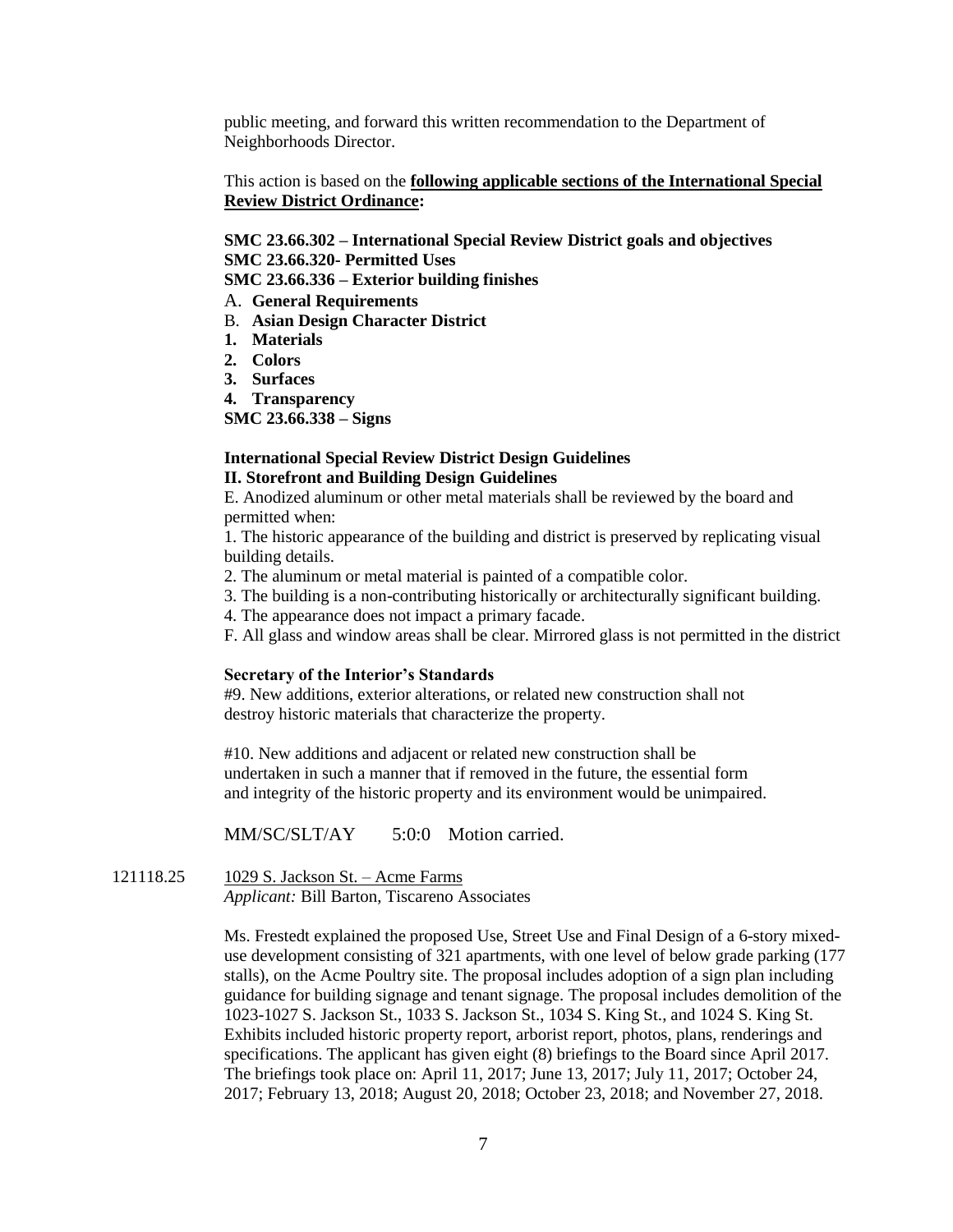The site is located outside of the Asian Design Character District and the Retail Core. The extant buildings were constructed in the 1946 and 1954. The project was reviewed by the SouthEast Design Review Board due to departure requests. The SE DRB assigned conditions to their approval, which were presented to and discussed by the ISRD Board.  $10<sup>th</sup>$  Ave. S. is a Class II Pedestrian Street. S. King Street is a designated Green Street. On December 6, 2018, the Department of Construction and Inspections issued a Determination of Non-Significance (DNS) with conditions for the proposal. No environmental impact statement was required.

Applicant Comment:

Presentation materials in DON file.

Bob Tiscareno, Tiscareno Associates, said the design review has been a productive, collaborative process and they have developed a strong relationship with the community, Little Saigon, and SCIDPDA. He said 321 apartment units are proposed, 68 of which are affordable. He said there is extensive ground floor retail, 170 parking spaces. They are seeking LEED Gold. He said they targeted ISRD development objectives. He said the site was a warehouse complex and Use was changed to commercial retail and mixed housing. He said most exposure is from Jackson Street. He said King Street is a green street so is well-planted. He provided context photos. He said the historic report was presented in 2014 and the board had no issue with demolition of the five buildings on the site. He went over evolution of the design and noted community-input-driven materials and design.

Bill Barton, Tiscareno Associates, went over elevation and design elements. He said the Jackson Street façade will have prominent wood features at main residential entrance and Market Passage. King Street will have more brick, plantings and mixed uses. He said the west side materials will wrap facades. He said this is a four-sided architectural project; he went over the four elevation and said maximum commercial is located along Jackson Street. He said a night gate will be placed at Market Passage entrance; the passage will remain lit after hours. He went over building and retail lighting plans. He noted that on Jackson Street there will be downlights on all canopies. He said that the concept sign plan provides for typical retail signage 'coda max' for reference purposes. He said main building signage will be on upper façade and below canopy.

Ida Ottesen, Nakano Associates, presented public space improvements and landscaping. She said that the Market Passage will receive special paving in a weaving pattern that will extend into the street. She said plantings include bamboo, camelia, lush back drop, movable tables and chairs, permanent benches. She said they have reference Vietnamese culture through plants; they have spec'd lots of tropical-looking plants with larger foliage and plants that flower in yellow during Tet. She said existing character if provided by Cherry trees. They will mark entry with two smaller flowering Cherry trees and a large Horse Chestnut. She said they will use plants with fragrance.

Mr. Barton went over requested three departures. He said the façade setback allows the lower portion of retail to stick out. He said the width-depth setback helps break down the mass on King Street. He said the 6' canopy impacts trees.

Public Comment: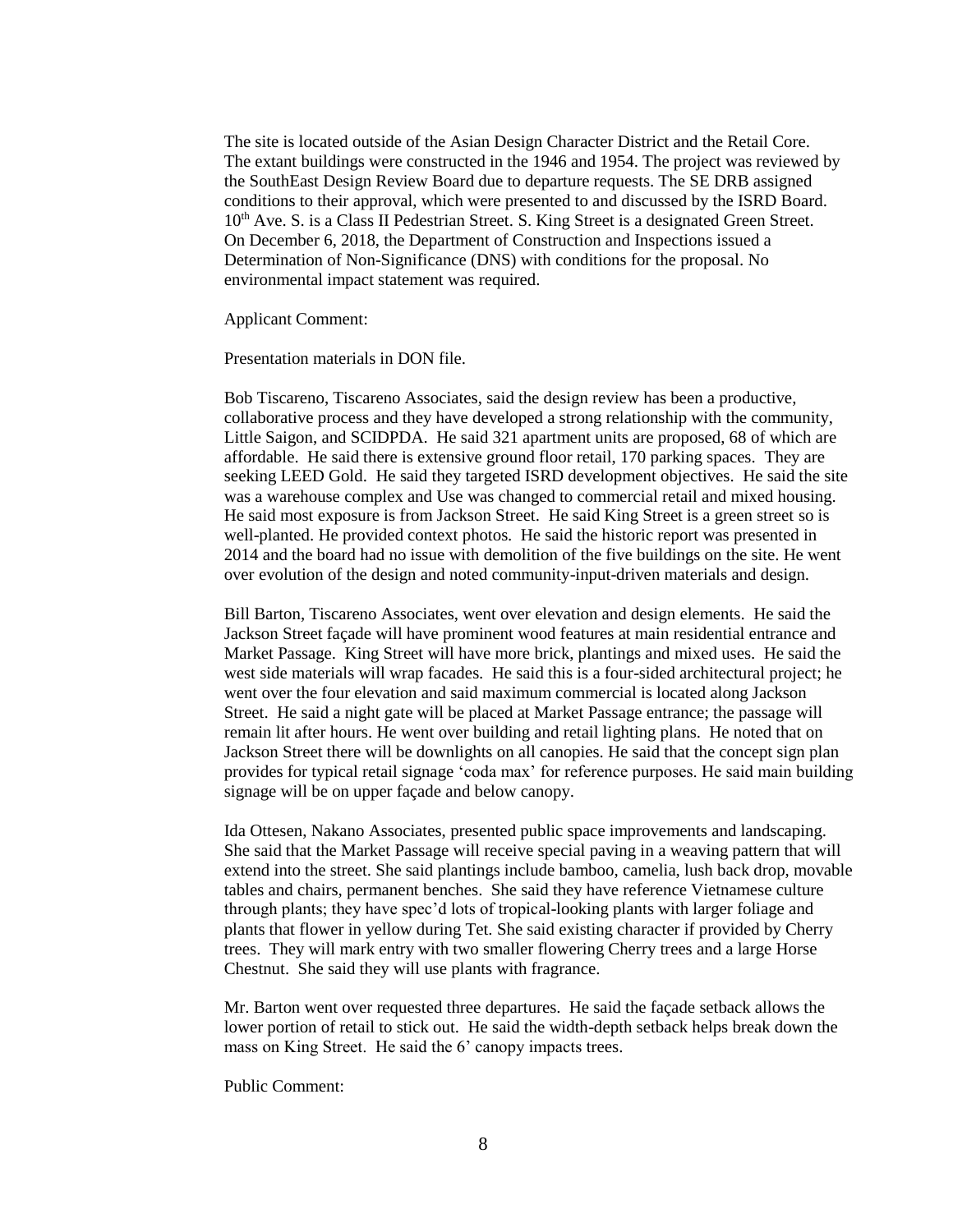Louie Lin asked if the courtyard area inside is accessible to public.

Mr. Tiscareno said no, that the space is private.

Mr. Lin asked for clarification on what is accessible for community use.

Mr. Barton said the Market Passage is for the community and is publicly available space.

Mr. Lin asked when it would be closed.

Mr. Barton said the community was clear about safety issues; the Market Passage will close when the last business inside the passage closes.

James Wong, Vibrant Communities, said he was a fan of the Passage and looked forward to the shops. He said the micro retail is good for the Vietnamese community. He said he sees community events happening there. He said he hoped there will be density to support everything. He said the community used to have Canton Alley.

Board Discussion:

Mr. Legon-Talamoni said the request for demolition was reviewed previously.

Ms. Frestedt said that demolition information is included here. She said the applicant originally applied for preliminary design but decided to go straight to final design because so much vetting had been done. She said the Market Passage is a significant element here; the board has no jurisdiction of the passage inside, just the exterior and entrances.

Ms. Hsie said the team did a great job and has been transparent. She said the historical report was thorough. She said all design options were shown and the board understands why this one was chosen. She supported the retail passage and said she hoped it would set a precedent for future projects. She said it is a huge win. She said the team was responsive to board questions and concerns and she appreciated the community outreach.

Action: I move that the International Special Review District Board recommend approval of a Certificate of Approval for Demolition, Use, Street Use and Final Design at 1029 S. Jackson St.

The Board directs staff to prepare a written recommendation of approval, based on consideration of the application submittal and Board discussion at the December 11, 2018 public meeting, and forward this written recommendation to the Department of Neighborhoods Director.

This action is based on the **following applicable sections of the International Special Review District Ordinance:** 

**SMC 23.66.030 - Certificates of approval - Application, review and appeals SMC 23.66.032 – Contribute structures; determination of architectural or historic significance SMC 23.66.302 – International Special Review District goals and objectives SMC 23.66.308 – International District preferred uses east of Interstate 5 SMC 23.66.318 - Demolition**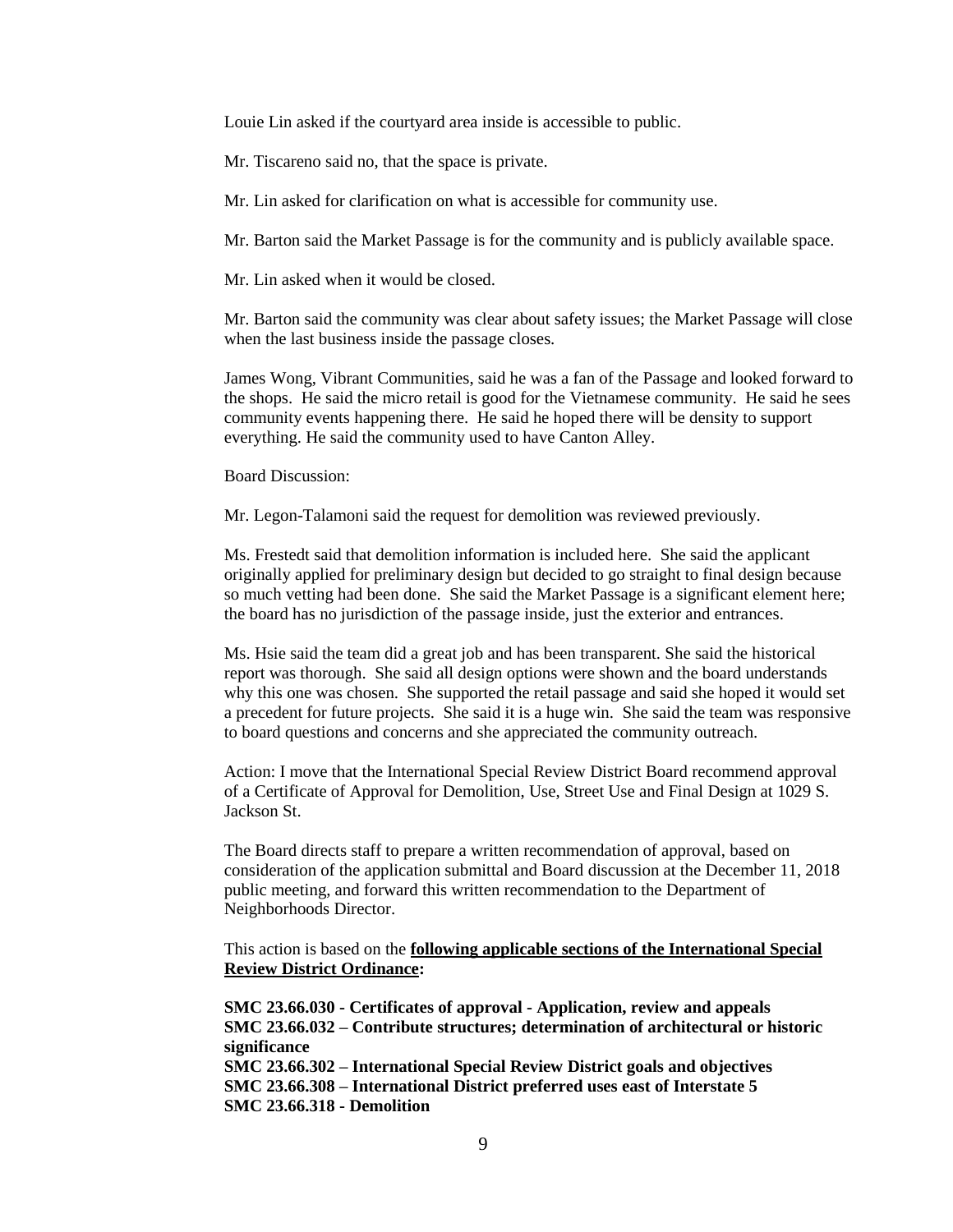**SMC 23.66.320 - Permitted uses SMC 23.66.332 – Height SMC 23.66.336 – Exterior building finishes A. General Requirements. C. Exterior Building Design Outside of the Asian Design Character District SMC 23.66.342 – Parking and access**

**Secretary of the Interior Standards #9**

MM/SC/AY/SLT 5:0:0 Motion carried.

#### **121118.3 BOARD BRIEFINGS**

121118.31 206  $5^{th}$  Ave. S. *Presenter:* Eli Hardi, Hewitt Architects

Mr. Williams recused himself.

Ms. Frestedt stated that this is an initial briefing on proposed demolition of a one-story commercial building and new construction of an 8-story mixed use development (condominiums). The focus of the briefing will be on the presentation of historic property report and proposed massing options.

Don Mar, Edge Development, said he was here in partnership with the Wong family, who are long-time owners of the site. He explained the intent to build affordable home ownership opportunities.

#### Historic Property Report

Kirsten Rossi, Hewitt Architects, provided the historic assessment report and provided context of the site in Japantown. She said that E. W. Houghton was the architect; he designed over 70 theaters across the United States as well as the Moore Theater and Maritime buildings in Seattle. She said the building is a single-story timber frame structure that is not notable in scale or building typology, compared to the architect's other work. She said it is attached to the Alki Hotel to the north and is not self-supporting. She said there have been significant alterations and today the building is an array of dissimilar materials; detailing is disguised and covered. She said although it is almost 100 years old, its character has changed significantly. She said a new building will provide better engagement and better alignment with the goals of the district.

Public Comment: There were no comments.

Board Comments:

Mr. Legon-Talamoni asked if there was any concern about reliance of this building to adjacent structures.

Mr. Hardi said this building is bearing on their walls, they aren't reliant.

In response to a question from the Board, Ms. Rossi said its original use was as a commercial building – cigar shop, apartments.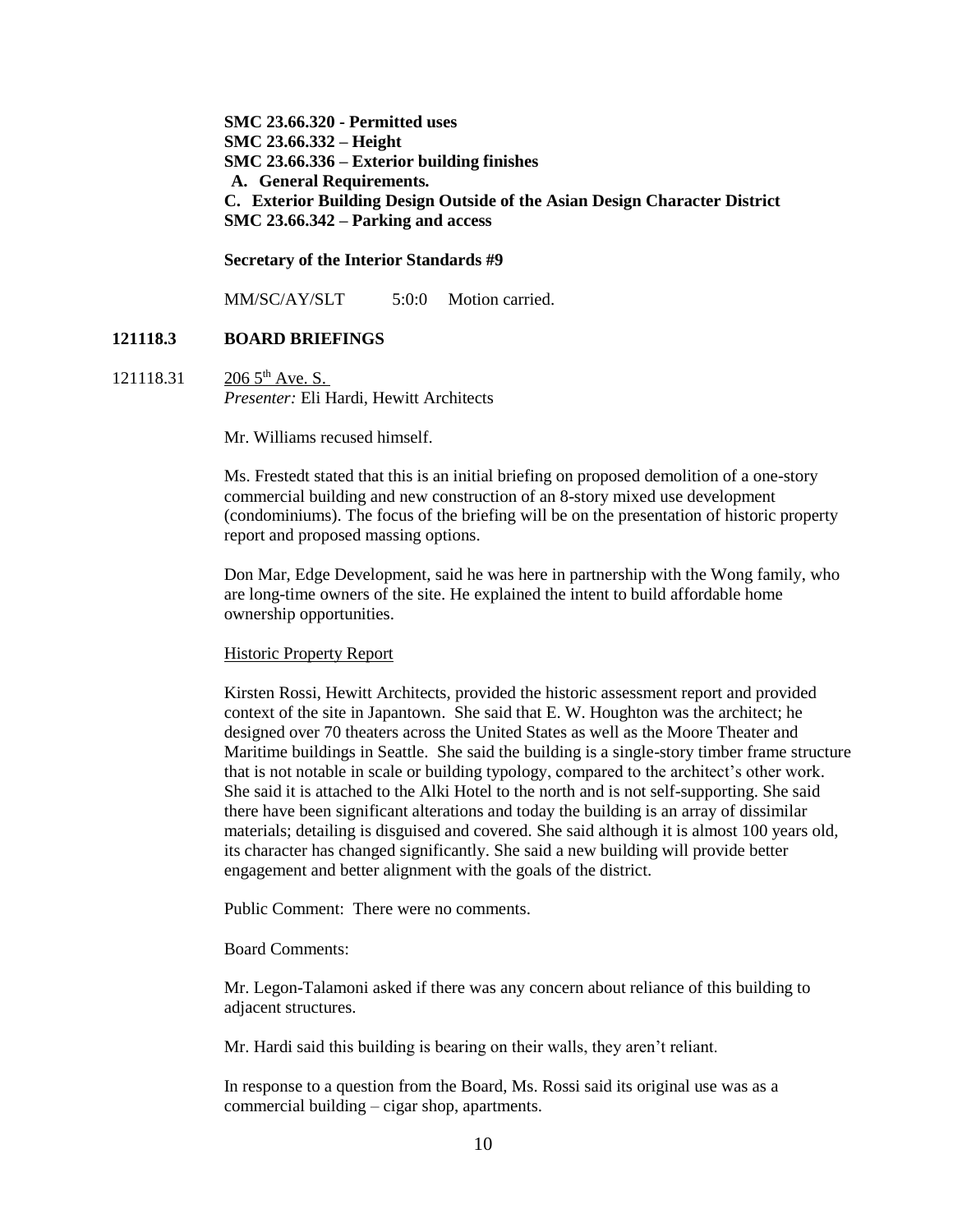Ms. Hsie asked if there is any unique construction technique.

Ms. Rossi said no.

Mr. Hardi said it was a commercial infill building.

Ms. Hsie said she did not see anything concerning about the proposed demolition. Noting that this was not a stellar example of this building time or architect's work and the original integrity is compromised.

Messrs. Legon-Talamoni, Lee, and Yip concurred.

#### Design / Development Strategy

Mr. Hardi went over zoning and context of site. He said they propose to fill the entire site and some of the alley. He said they will add street trees on 5<sup>th</sup> Avenue, improve the east side alley and right of way. He proposed eight stories on  $5<sup>th</sup>$  Avenue and five on alley; he noted the grade change. He provided view studies from Kobe Terrace and Danny Woo Gardens. He said this is a transition area and provided an analysis of structures from which they took their design inspiration. He noted the scale of other buildings in the area and how this will fit in.

Julia Nagele, Hewitt, noted precedent examples in the neighborhood. She said it is a small site  $-30'$  x 12'. She went over their development strategy for a barbell shape with units. She said a roof amenity for pet relief area is proposed for center of barbell. She proposed three façade concepts: A) Echo, with base, middle, top scenario, punched openings, zero lot line, echoing the adjacent Ascona; B) Overlap, variety scale, old, contemporary context, variety and scales of buildings, as seen in the neighborhood; and C) Horizon, the preferred, bilateral symmetrical, not classical base, middle, top; blend scales and character of buildings; brick element, steel and glass frame, nod to different character and scale, more subtle.

Public Comment:

Louie Lin, community member, noted the plan for studio and one-bedroom condos and questioned the notion of this being a path to home ownership. He asked if family-scale units were planned.

Don Mar said this will bring units in at an affordable level in an area that doesn't have this. He said the affordable factor is size; 2-3 bedroom would impact price. He said the goal is to provide small, high-quality space.

Mr. Lin said that developing with a focus only on studios and one-bedroom units bars families with children.

Mr. Mar compared it to a starter home. He said his first house was 650 square feet; it wouldn't accommodate a family, but it accommodated his ability to get into something and grow equity. He was later able to trade-up.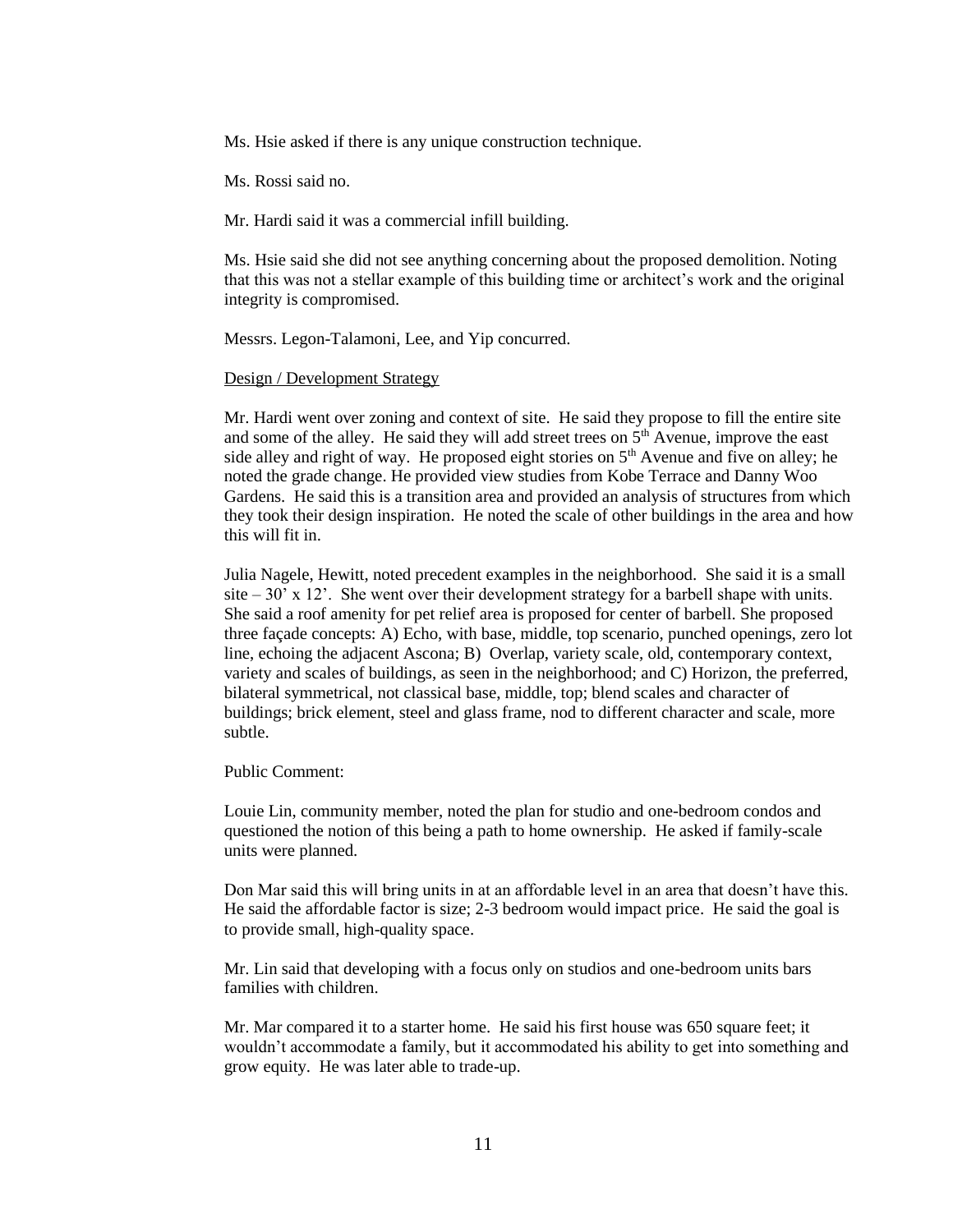This lead to a discussion about the limited availability of affordable family housing and details about Edge Development's other projects.

Ms. Hsie said that the issue of affordability is important but noted the board doesn't have purview over that. She confirmed that the board provides guidance over overall massing and façade design.

Ms. Frestedt noted the unique entry configuration, transition between residential and commercial, corner element; she said the team will come back with refinements as the design evolves.

#### Floor Plates

Ms. Hsie asked if the open-air passage will be open to public.

Ms. Nagele said they are still working that out; she noted safety and security issues.

Mr. Mar said it is possible that it could be open. He said that  $5<sup>th</sup>$  Avenue slopes to the south so the floor level will be high. He said a coffee shop could be explored.

Mr. Legon-Talamoni asked if they had explored placement of interior lightwell in east-west direction.

Ms. Nagele said they had but noted egress stairs, privacy, and code issues as constraints.

Ms. Hsie asked about rotating studios in the middle and about the lightwell's relationship to the north.

Ms. Nagele said spreading out the lightwells allowed them to get more out of the site. She showed rendering in relation to the Ascona building lightwell.

Mr. Hardi said they took advantage of the Ascona building lightwell to make it seem more expansive.

Ms. Hsie said it is important to build to the edges. She said she did not have a problem with their approach.

Mr. Legon-Talamoni said he would support moving forward with the proposed massing and that it is important that ground floor retail on  $5<sup>th</sup>$  Avenue frontage relates well to district. He is glad they are thinking about historic and contemporary relationships. He encouraged community engagement.

Mr. Mar said they have had three public meetings to obtain input. Three-quarters of the responses were in support of Option C.

Ms. Hsie said updating on community feedback is important and to include a slide about it at the next presentation. She noted the alley market passage at the ACME site. She said the lobby is downplayed and commercial is up front; she said to study how to connect that.

Mr. Legon-Talamoni asked them to provide internal shots looking out.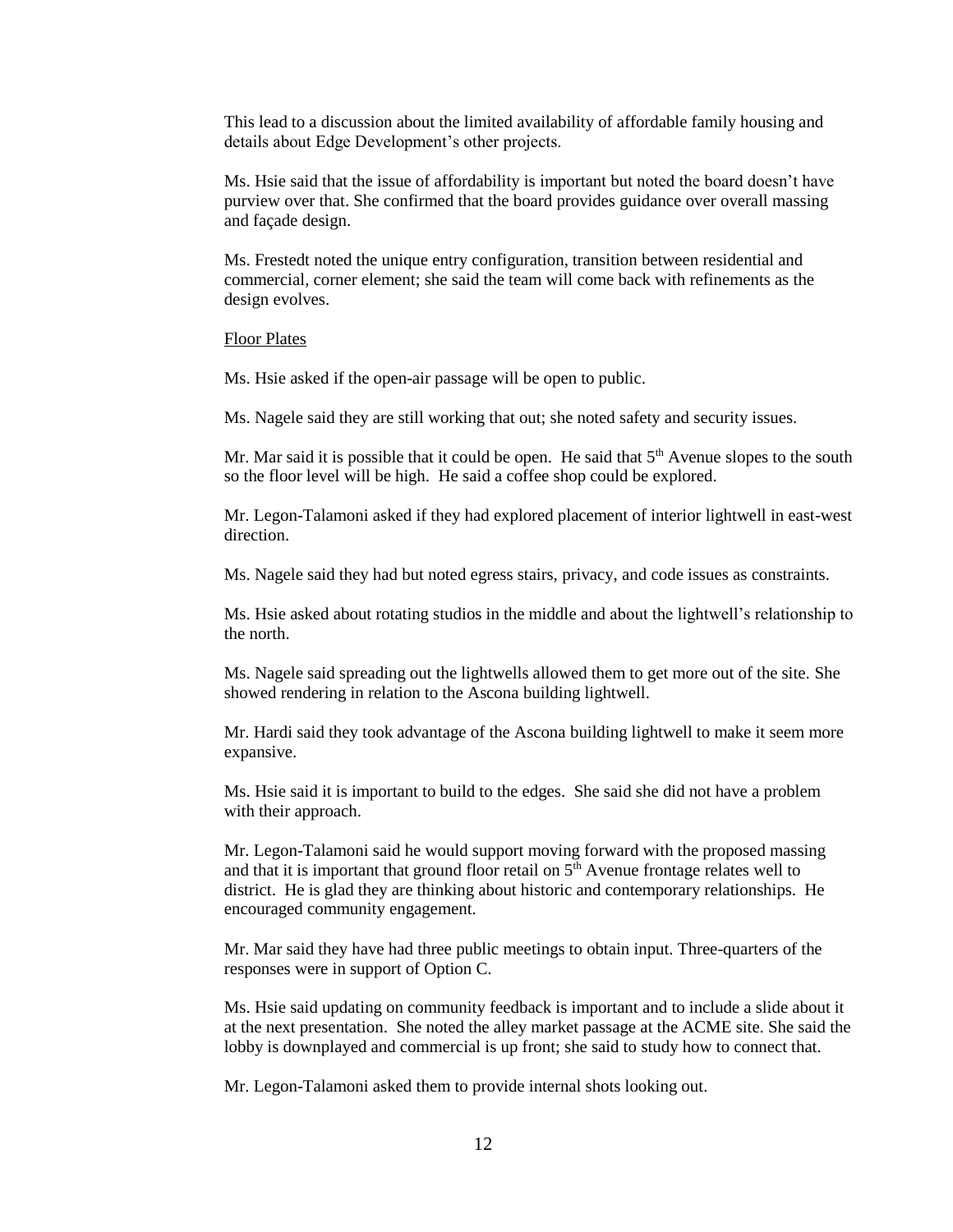Regarding façade design, Mr. Yip said he preferred Option A; he noted the datum line is the defining feature.

Mr. Legon-Talamoni preferred Option C and noted the datum is not literal; the delineation and material give the idea. He noted the raw industrial style in district and use of earthen materials. He said to explore fenestration in mid-portion to relate more to the district. He appreciated the ground floor retail language.

Mr. Lee preferred Option C. He said that the second floor looks like an office than residential and to explore combining options B and C.

Ms. Hsie preferred Option C and said she concurred with Mr. Legon-Talamoni's comments. She said to explore how the second floor is expressed, and how the transom is expressed. She said cornice is important and to look at how it is expressed and where. She encouraged continued community engagement. She said to look at development of first level, alley and blank façades and to consider activation.

# 121118.32 1224 S. King St. - Little Saigon Park *Presenters:* Katie Bang and Karimah Edwards, Seattle Parks & Recreation

Initial briefing on proposed development of a new park on an undeveloped lot. The briefing will include presentation of three design schemes.

Karimah Edwards explained the site has been purchased and will be a connector between King and Jackson streets.

Katie Bang said that they plan to move through the design in 2019 and construction would occur in 2020. She summarized public outreach that has been done, including Festi-roll event. She noted the Little Saigon Advisory Committee meetings, involving the Friends of Little Saigon (FoLS). Outreach has been conducted in multiple languages.

Ms. Edwards said they have been working with the Racial Equity Toolkit and the process has been inclusive. She said FoLS and SCIDPDA have assisted. She said there has been an online option for participation. She went over presentation posters that had been presented at public outreach events.

Ms. Bang reported that community members noted desire for play elements, community events. More engagement is planned. Concerns being addressed are safety, security, homelessness, flexibility in use of space, and identify Vietnamese reference. She identified goals and constraints including incorporation of CPTED design principles; ADA accessibility; incorporation of Race and Social Justice Initiative; a maximum of 15% of total surface area of proposed acquisition project area may be developed or maintained with non-vegetative impervious surfaces. Trail surfaces are not included in calculation of this restriction.

Carolyn Rossi said they will meet ISRD Guidelines, be culturally responsive, specify goal to Little Saigon, incorporate space for cultural events.

Ms. Edwards said the lot is currently being used by Lam's Grocery Store; they will look at how to address parking.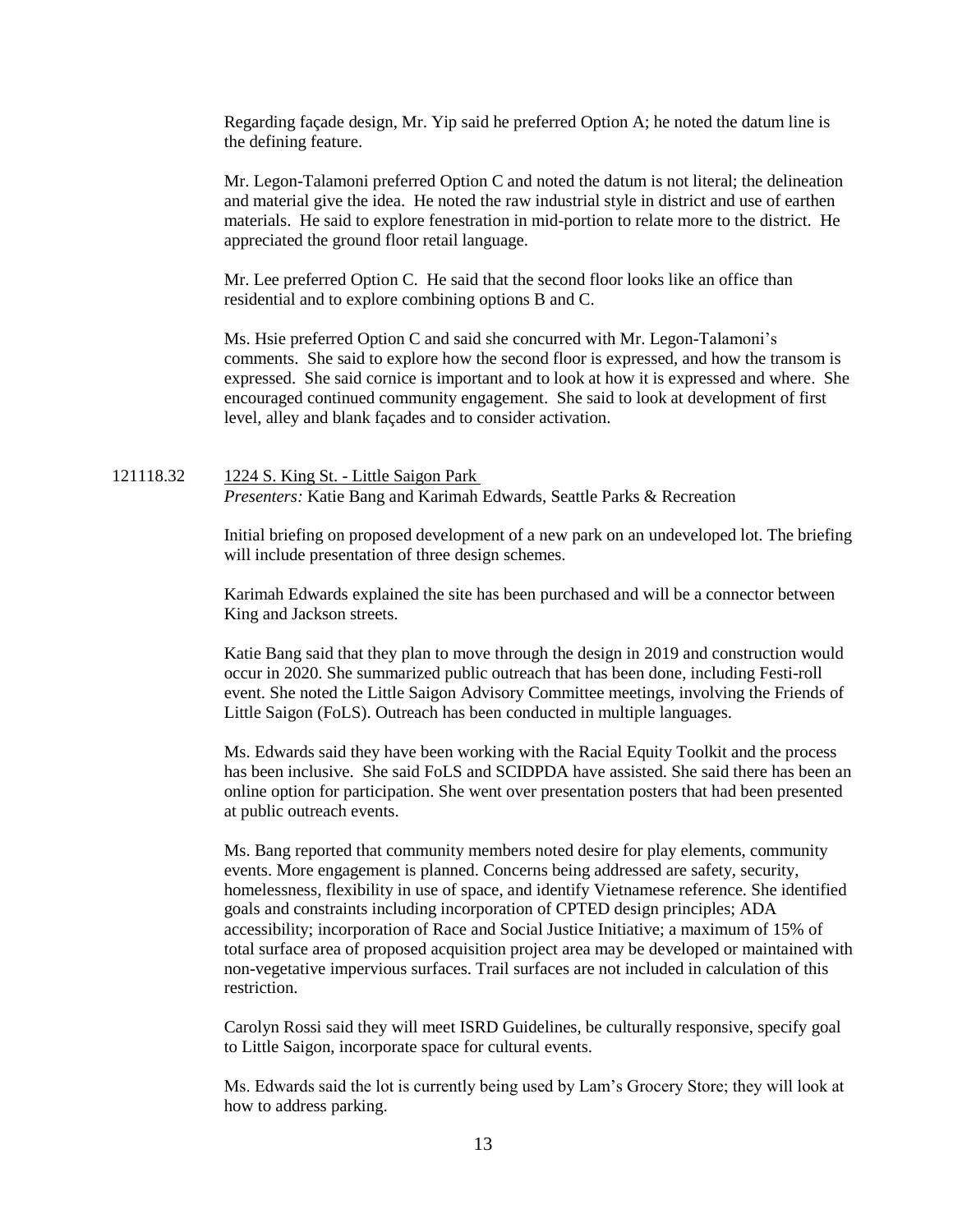The presentation team provided image of existing site, grade change, ADA access. It was noted there is a significant Willow tree adjacent to the site.

Scott Murasi, Murase Associates, said that three options were presented (a copy of the presentation is in the DON file); they will refine over time as accumulate input. He said the site is narrow  $-50'$  wide. He noted the challenge of the grade change and how to make the site pleasant. He said they want it to meander – it looks like a dragon from overhead view. He said they are looking at how to tell a story in a broader context of history and they will touch on different levels of storytelling. He said landings could be seating area and that they are looking at interesting paving options. He said the play area becomes a more vibrant ideas; a performance area could occupy above stairs, and paving can mimic Vietnamese ceramics and tablets. He said dragon is important to Asian imagery. He noted the idea of an image of a river that flows through the site with geographic landscapes of Vietnam.

Mr. Murasi said fluidity was accomplished through calligraphy or the dragon figure. Lawn area is more useful. He said they will add more complexity. He said they are close on permeability and could add more greenery. He said a series of arched gateways hearken to Shinto Gate; lighting can be used as a welcoming gesture. He said terracing – ramping and stairs – can be used with green spaces / planters to divided-up space. He noted a performance area could be incorporates. He said play area could play a larger functional role to gain multi-generational use. He said the park will get heavy use and will be an amenity for the community.

Ms. Edwards said 1% for Art funding will be incorporated; they will do an open call, so members of the community can be candidates.

Public Comment:

An Huynh. SCIDPDA, Little Saigon advocate, co-chair of committee, thanked presenters for the overview. She said to show flexibility and work with the community. She said to think about flexibility of the park – she said they are building a public space for people who are not here yet.

Board Comments:

Mr. Lee asked if the park will be open 24/7.

Ms. Bang said it will.

Mr. Yip said it could be like an amphitheater; they should take advantage of the slope.

Ms. Bang said it was discussed at advisory committee and why they are using the grade in that way.

Ms. Hsie said they have done a great job and to continue to get input from the community and advisory committee. She noted they have identified programs – performance, play, and to think of other programming that might inform design. She said to think about type of performances – dance, singing, play, and to tailor space to type of event. She said to do more site analysis and to open space more toward King and think about how it will fit in